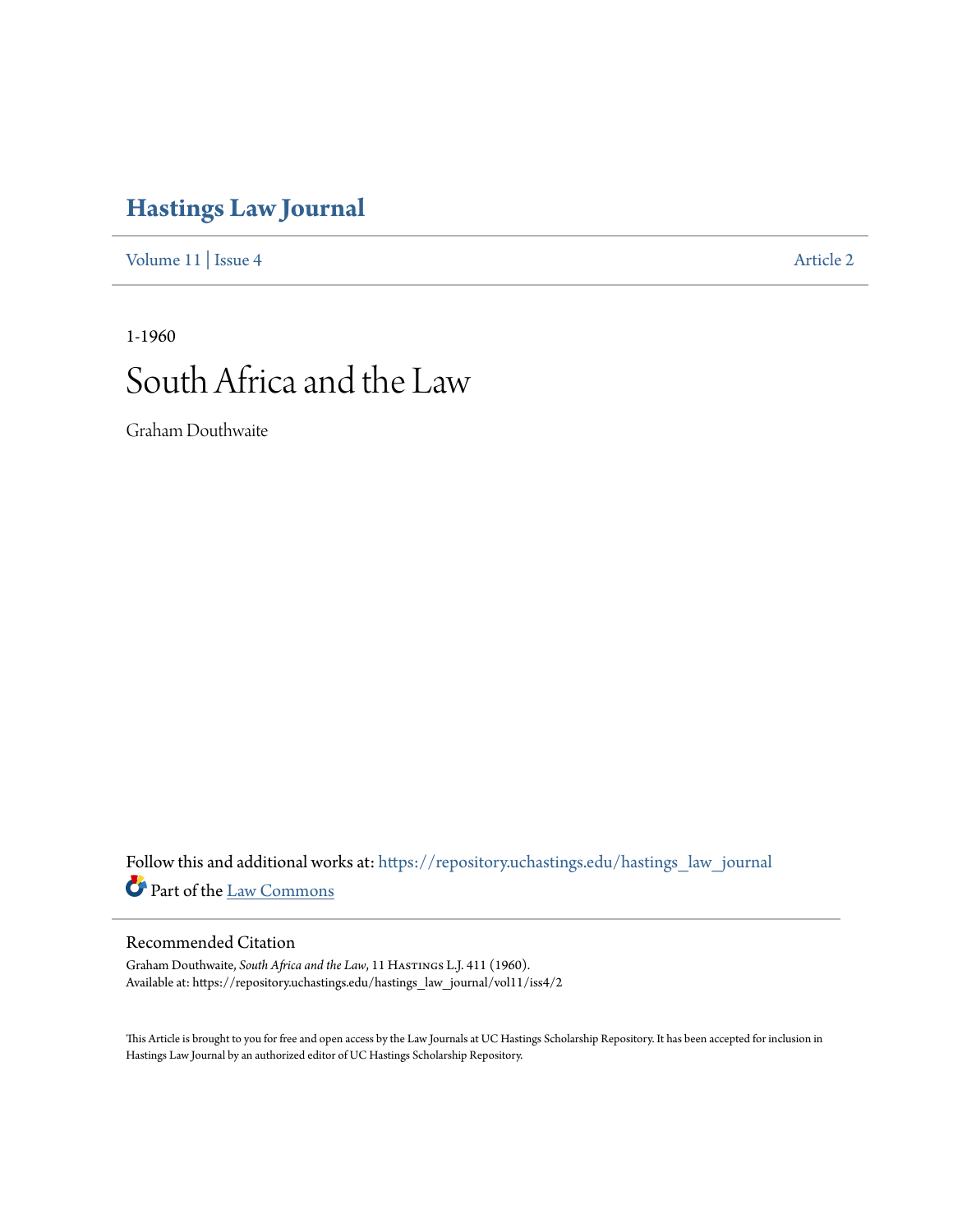### **SOUTH AFRICA AND THE LAW.**

By GRAHAM DOUTHWAITE\*

#### *Introduction*

As a member of the British Commonwealth of Nations, the Union of South Africa is autonomous. Her political tie with Great Britain rests solely on free association. Though in the field of constitutional law the South African picture presents features which, to one raised in the American tradition, may well provoke the raised eyebrow, in other respects it presents a legal system with claim to unique merit. The purpose of this paper is to present a bird's-eye view of both these aspects.

#### *Constitutional Law*

Like England, South Africa has no constitution in the sense **of** a written guarantee of those rights and liberties regarded here as fundamental. The document from which the Union derives its existence as such is an enactment of the British Parliament, passed after full consultation with, and on the recommendations of, a national convention of South Africans. The South African legislature is, in this enactment, given full power to amend any of its provisions; with the qualification, however, that the clauses therein safeguarding the rights of certain classes of voters, and the clause guaranteeing the continuance of the two official languages, English and Afrikaans, are *"entrenched."* That is, they cannot be amended without a two-thirds majority of both Houses-the House of Assembly and the Senate—sitting together as a body.

Between the years 1951 and 1956 a grim struggle raged between the South African legislature and the courts in regard to one of these entrenched clauses. In 1951 the Union Parliament passed an Act removing non-whites from the common voters' roll and placing them on a separate roll. In so doing it did not comply with the provision that requires a twothirds majority of both houses sitting together. On this ground, the Appellate Division of the Supreme Court held it void.

Nothing daunted, the legislature then passed, in the ordinary way of legislation, another statute. This act created a "High Court of Parliament" -consisting of parliamentarians themselves-endowed with jurisdiction to pass on any decision of the Appellate Division pronouncing on the validity of its enactments. This "court" duly set aside the decision holding void its voter's roll enactment.

<sup>\*</sup> **BA.** 1934, LL.B. 1936, Univ. of Witwatersrand, Johannesburg, So. Africa; B.C.L. 1940, Oxford, England. Admitted to practice in the Supreme Court of So. Africa, 1936. Practice in Johannesburg, 1936-38. Assistant Professor of Law, Umv. of Santa Clara Law School, Santa Clara, Calif.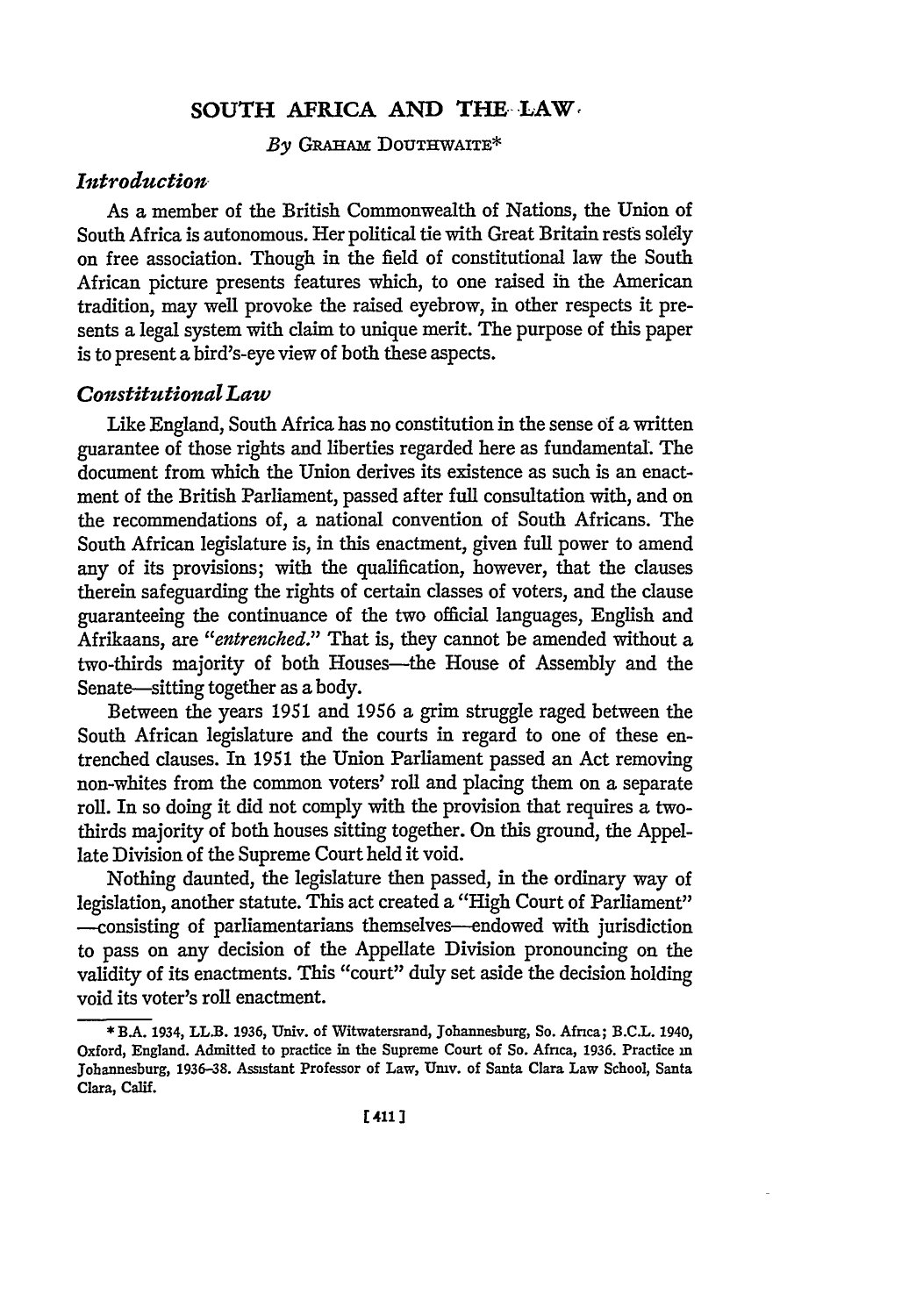When, in due course, it fell to the Appellate Division to pronounce on the validity of the statute creating this "High Court of Parliament," it unanimously declared that act to be invalid. After several abortive rallies in the form of attempts to amend the South Africa Act (the act containing these entrenched clauses) by the required two-thirds unicameral majority, the legislature decided on another course. It passed an act "packing" the Senate.

With this reconstituted Senate, the legislature in 1956 was able to get through, by a two-thirds majority of both houses sitting together, a much broader measure than the original statute that had started the dispute. The 1956 act, in fiat terms, empowers Parliament to prescribe the qualifications necessary to entitle persons to vote for members of the House of Assembly. This act, though criticized as violating the spirit of the entrenchment provisions, in that it puts an end to the right of an individual to keep his name on the voters' roll, has been upheld by the Appellate Division. Thus the courts recognize that Parliament has the right, by ordinary legislation, to prescribe the membership of the Senate and in this way provide itself with an artificial majority.' No longer can it be said that the constitution is in part rigid. This goes to add further strength to a fact already well recognized, namely, that in South Africa the legislature is sovereign.

Though the fundamental freedoms which are held dear here in this country are, in large part, respected<sup>2</sup> they can be disregarded by the legislature, whose constitutional power to do so is unquestioned.<sup>3</sup> South Africa recognizes, for example, that it is against natural justice for a person to be deprived of his rights without due notice and a hearing. When an authority has power to give a decision which may affect the rights of, or involve consequences to, an individual, the person so to be affected ought to be informed of the substance of prejudicial allegations against him.4 This flows from the Roman doctrine of "audi alteram partem" (hear the other side). But this doctrine has no application where it is clear that Parliament has, expressly or by necessary implication, enacted that it should not apply.<sup>5</sup> Where the legislature, in the exercise of its supreme legislative power, sees fit to deprive a person of the right of being heard in his own defense, or of

**I** Collins v. Minister of Interior, **[1957 (1)]** So. Afr. L.R. **552 (A D.).**

**<sup>2</sup>** One aspect of "due process," for example, finds counterpart in the principle that, where the statutory procedure prescribed for an administrative tribunal is not followed, and this results in prejudice to one affected, the proceedings will be set aside **by** the courts.

**<sup>3</sup>** The criminal procedure act as now amended permits trials in the absence of the accused "for any reason."

<sup>4</sup> Minister of Interior v. Bechler, [1948 **(3)]** So. **Afr.** L.R. 409 **(A.D.).**

**<sup>5</sup>** Regina v. Ngwevela, [1954 **(1)]** So. Afr. L.R. **123 (A.D.),** followed in Monagotla v. Min. of Native Affairs, **[1959 (1)]** So. Afr. L.R. **686** (T), holding however that the authorities cannot depose an acting tribal chief without giving him an opportunity of a hearing.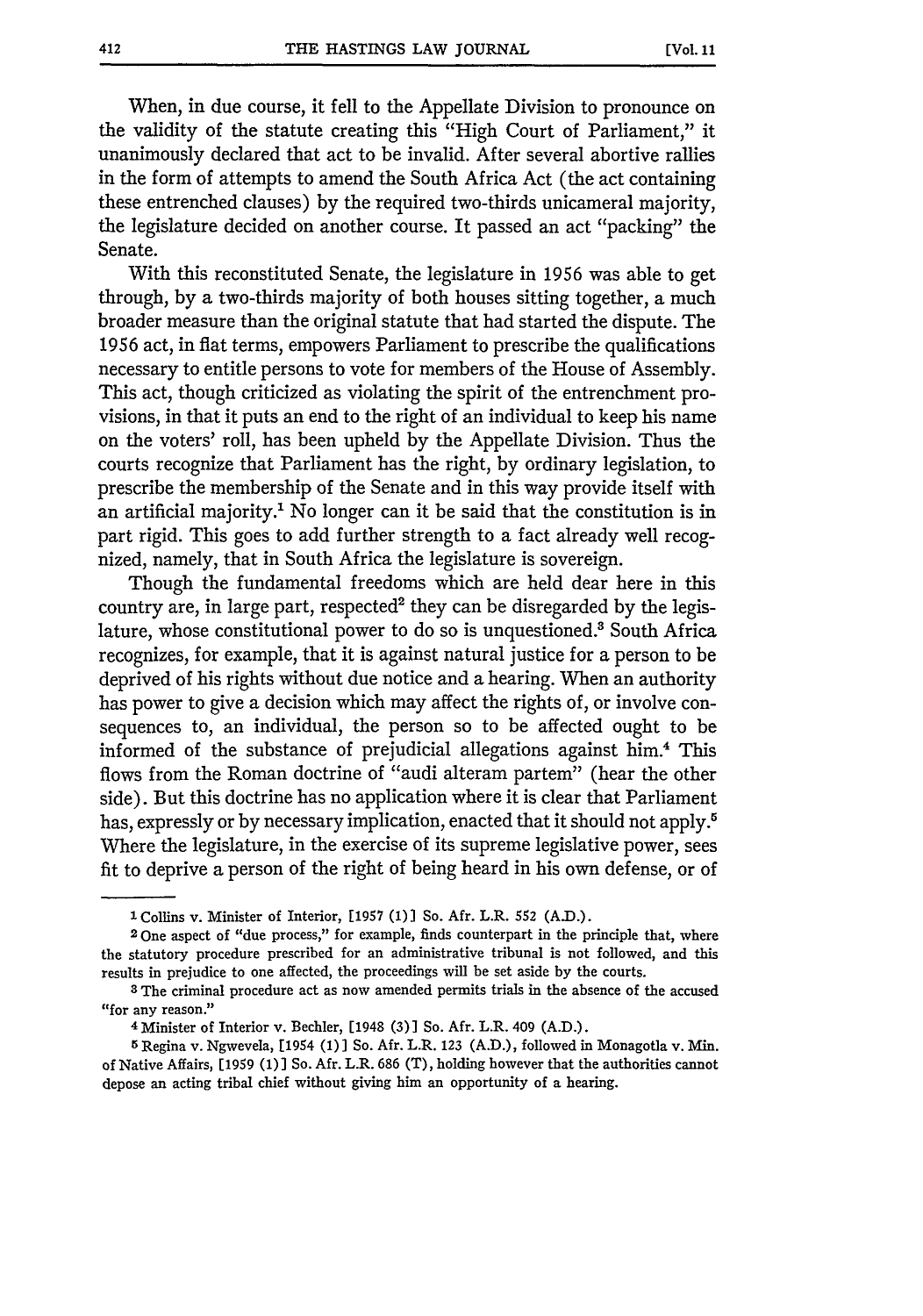facing his accusers and of cross-examining them, the "supremacy of the law that Parliament made prevails over the rule of natural justice." The legislature may make any encroachment it chooses on the life, liberty or property of any individual subject to its sway, and it is the function of the courts to enforce its will. $6$  Nevertheless, when a statute is reasonably capable of more than one meaning, the courts will give it the meaning which least interferes with the liberty of the individual.<sup>7</sup>

In short, aside from situations where the legislature did not follow the machinery prescribed by law—which machinery the legislature is always free to alter-the authority of the courts to declare legislation, void is restricted to power to set aside the laws of subordinate legislative bodies which go beyond their delegated powers.

Some of the powers with which the legislature has armed administrative bodies and officers, to an American, seem extraordinarily broad and arbitrary. The authorities have power to prohibit public meetings when they have reason to believe that the public peace will thereby be endangered. They may prohibit gatherings which might result in feelings of hostility between whites and others. They may forbid the dissemination of documents calculated to engender such hostility. Under the Suppression of Communism Act, 1950 (wherein a definition is given to communism which, *inter alia,* embraces any doctrine or scheme which aims at encouraging hostility between the races) the Governor-General may, without giving any reasons, declare an organization to be unlawful; he may, if satisfied that they are connected with such an organization, prohibit the printing, publication and dissemination of periodicals; he may prohibit "named" persons from attending gatherings and order such persons to resign from organizations to which they belong. Under the Public Safety Act, 1953, he may declare a state of emergency, whereupon he or his delegates have almost unlimited authority to make regulations to cope with the situation.

Legislation to restrict the movement of Asiatics from one province to another—even on a visit—has long been in force. In 1950 an act—the Group Areas Act-which has occasioned voluminous litigation--created separate areas for the different racial groups and prohibited persons of one race from acquiring land in an area from persons of another race without a permit.

#### *Comion Law*

So much for the constitutional aspects of the South African legal system. In contrast, a broad survey of South Africa's common law points up a feature of its judicial process which is not shared by other legal systems.

**<sup>6</sup>**Sachs v. Min. **of** Justice, [1954] So. Afr. L.R. **11 (AMD.). <sup>7</sup> Regina v. Sachs, [1953 (1)] So. Afr. L.R, 392.**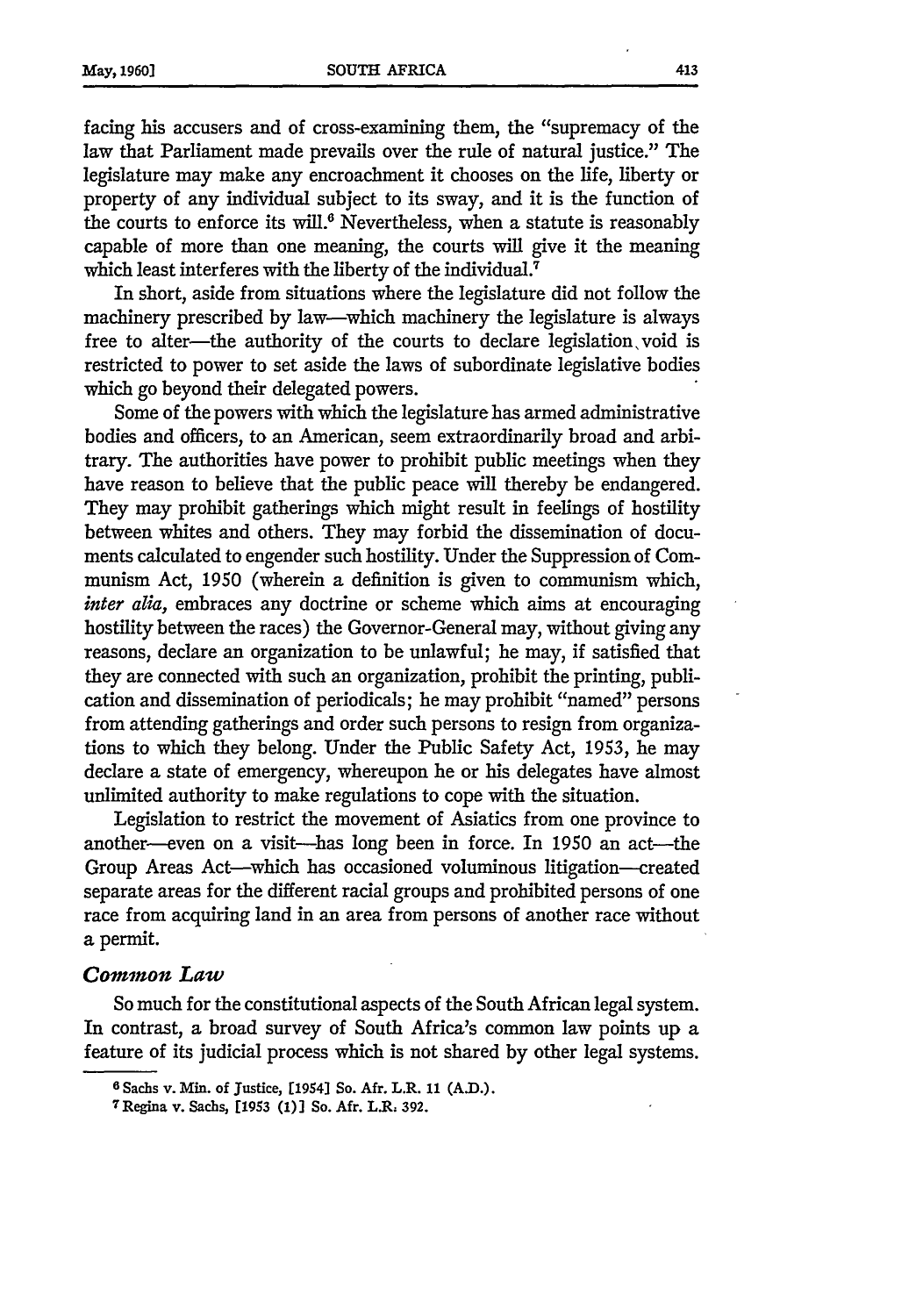The judges draw their law from three independent sources, the laws of seventeenth century Holland, the jurisprudence of England and America, and the Roman law. This has resulted in a virile and sound jurisprudence. A little history will explain how this came about.

Some three decades after the Mayflower sailed for this continent, the Dutch East India Company sent, from Holland, a small body of Dutchmen to establish a settlement at the southernmost tip of Africa, the Cape. With them, of course, they took the legal system prevailing in Holland at the time. This system, aside from local statutes, was a miscellany of indigenous Dutch laws and customs, doctored by the writings of Dutch jurists into a systematic body of law and infused with liberal doses of Roman law doctrine. This is the basic source of South African law.

When, in 1806, the Cape passed to the British, it had become something more than a mere port of call for scurvy-stricken sailors of the Dutch East India company to replenish their supplies of green vegetables on their long voyage to the Far East. A flourishing community, with problems often quite dissimilar to any faced by their ancestors in Holland, was spreading northward and eastward. The British-perhaps reluctant to wish on to unsuspecting newcomers-to-empire such technicalities as their law of future interests—allowed the existing legal system to remain.

But when confronted with problems in regard to which such legal giants as Grotius, van Leeuwen and Voet of Holland were silent, what more natural than that those entrusted with the administration of justice should turn to Britain for an answer? It was not long before the whole of the "law merchant"-covering maritime law, insurance, bills of exchange and the like-had become substantially what it was in England.

For the same reason the adjectival law of the Union shares the general pattern of that of England. Though there are remedies not known to the common law, such as the attachment of the property of or the arrest of the person of a non-resident to found jurisdiction, or the procedure whereby a litigant can secure a decree of perpetual silence to prevent a possible future suit when he is no longer in a position to defend it, the system of pleading and the rules of evidence are, in the main, based on the common law of England. The nomenclature of the remedies is not of course always the same.<sup>8</sup>

Further, the English dichotomy of functions between barristers (advocates who try cases in the superior courts) and solicitors (attorneys who handle all the other work of a law practice) prevails. Unlike the rule in England, however, a higher standard of legal training is expected of the barrister, not **of** the solicitor. And, as in England, agreements between an

**<sup>8</sup>** A mandatory injunction to restore possession, **for** example, is called a "spoliation order."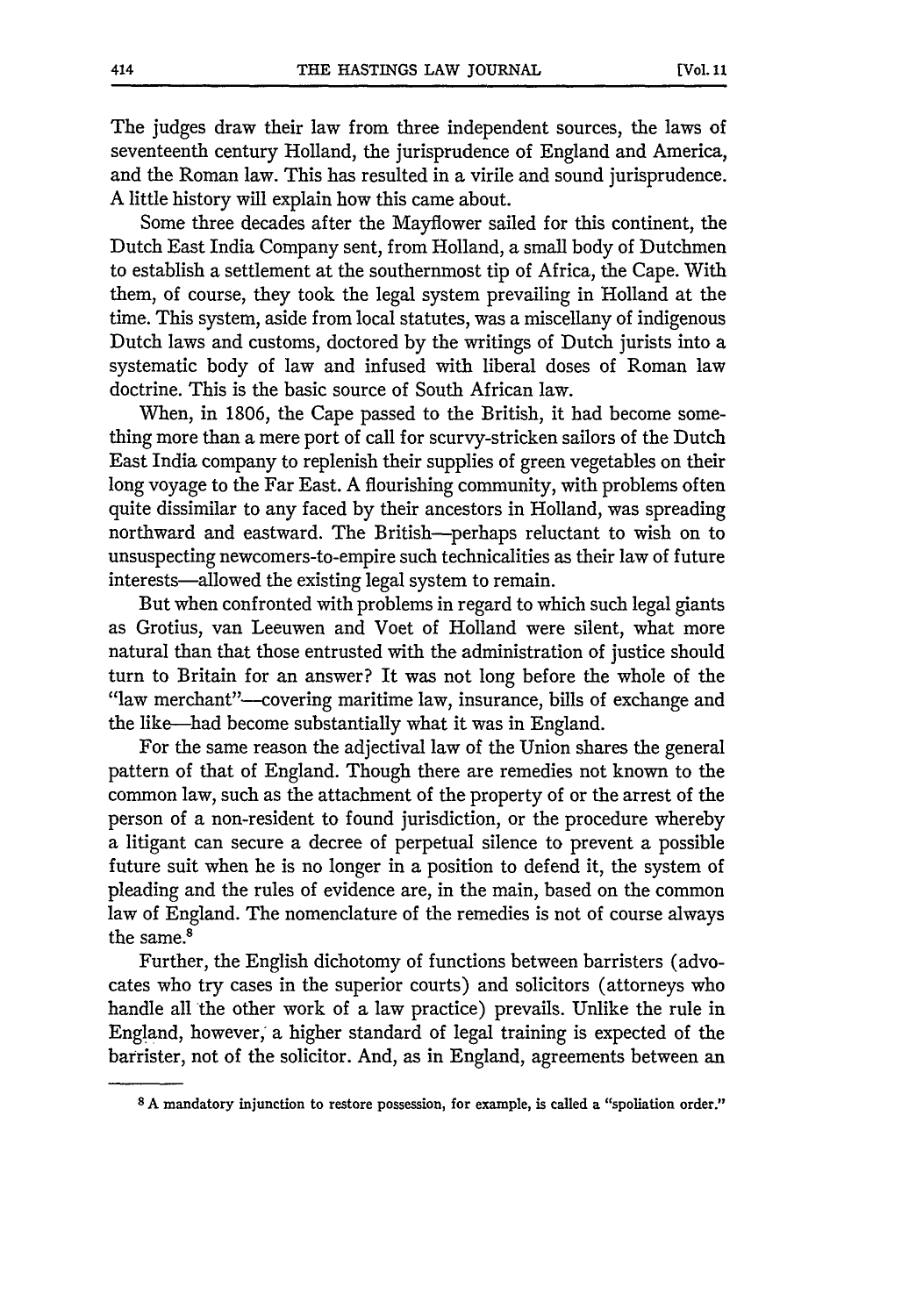attorney and his client for a share in the proceeds of any contemplated litigation are regarded as serious professional misconduct.

The judicial system of South Africa, for obvious reasons, is not identical with that of Great Britain. However, there are basic similarities. Judges are appointed by the Governor-General-in-Council, and are not elected. There is no legislative confirmation of or even discussion on such appointments. They cannot be removed from office except by the Governor-General-in-Council on an address from both houses of the legislature. There is a division of the supreme court for each province of the Union, from which all appeals go to a single Appellate Division. Appeals from there to the English Privy Council have now been abolished. Inferior courts are presided over by magistrates; there are no justices of the peace courts.

The native is, in general, subject to the ordinary courts and to the laws of the land. However, to accord some recognition to native laws and customs -where not repugnant to South Africa's laws-and to furnish him with a less costly forum for his disputes—there are special tribunals for the litigation of causes where only natives are involved. These matters are adjudi: cated by white officials schooled in the native customs.

A noteworthy exception to the rule that the judicial system is fundamentally British in character is in the matter of jury trials. These have long been abolished in civil matters. Herein South Africa retains the law of Holland where juries were unknown. In criminal matters, unless the defendant elects a jury trial he is normally tried by a judge and one or two assessors. Both the judge and the assessors resolve questions of fact. The jury, where jury trial is had, ordinarily consists of nine jurors, a majority of seven of which determines the verdict. Non-whites cannot and never could serve. Though a woman has the theoretical right to an allfemale jury, this right has little value since women are not required for jury service unless they specially apply for enrollment on a special list of woman jurors.

Probably due to the heterogeneous nature of the country's population (roughly 2.5 million whites, 8.5 million natives, and about *1.5* million of mixed blood, with either Asiatic, European, native or Hottentot elements) jury trials have never been regarded with much favor. Even on an all-white jury, the danger of racial bias between the English-speaking and the Afrikaans-speaking cannot be ignored. Prosecuting and defending officers alike tend to frown on jury trials because, in sparsely populated areas, a jury will often perforce be made up of the defendant's personal friends or enemies. So it is that the right to jury trial has been progressively whittled down by statute. Today, when the charges involve certain offenses, such as treason, violations of the Atomic Energy Act, or crimes wherein the evi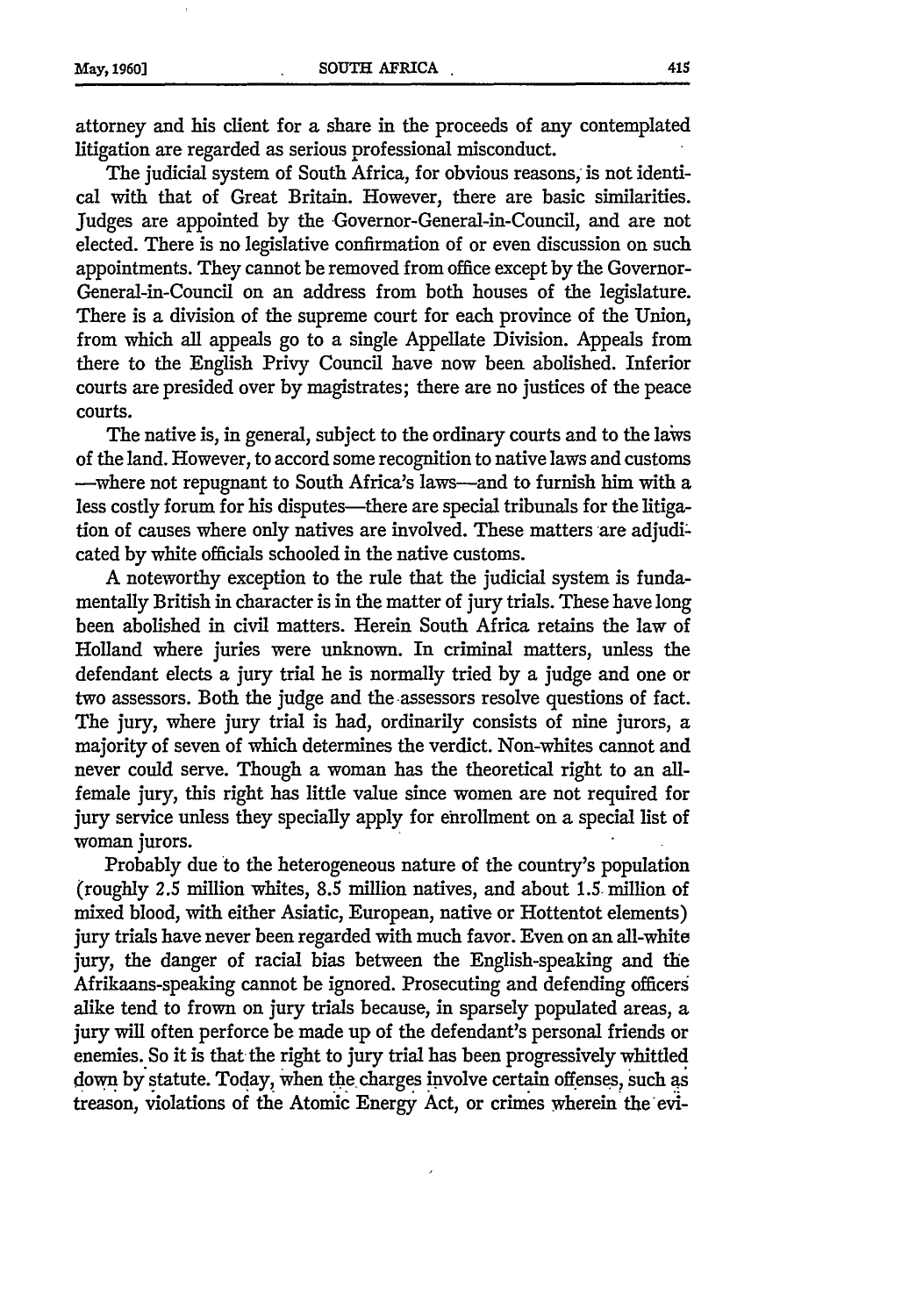dence is likely to involve technical matters-for example accountancythe Minister of Justice may direct a trial without jury; this discretion now extends to robbery type crimes and certain violations of the Suppression of Communism Act.

What of the substantive law of South Africa? To what extent has it retained its roots in the Roman and Roman Dutch principles of its original source, and to what extent has it drawn on the common law as we know it? One finds many words and phrases alien to the legal vocabulary of an American—"vindicatio," "condictio causa data causa non secuta," "litis contestatio," and so forth. No attempt can here be made to cover the field. Sufficient to point up, in each major branch of the substantive law, some of the principal features of interest to the comparative lawyer.

#### Crimes

Though, as is to be expected, there are crimes, such as laesae majestatis (akin to treason and sedition) and injuria (a wrongful and intentional impairment of another's dignity) which have no exact counterpart in the Anglo-American system, the basic pattern of South Africa's criminal law is surprisingly similar. It may perhaps be said that in South Africa the emphasis on mens rea is greater. It is a very moot question, for example, whether a mistake of fact, to operate as a defense, need be reasonable as well as honest. Its unreasonableness is often regarded as merely a factor going to establish that it was not honestly entertained. Insistence on mens rea, though, cuts both ways. A defendant may well be convicted in South Africa as having the requisite guilty intent where at common law he might escape punishment on a technicality.<sup>9</sup>

Though the courts are aware of a distinction between theft and false pretenses, many of the refinements of the common law arising from the rule that without a trespassory taking of possession the crime cannot be larceny have been avoided.<sup>10</sup> In a way favored by American legislatures, South African law classifies all crimes of this nature as theft. But false pretenses, cheating, false personation, and forgery also fall under another general classification, "falsiteit" (fraud). Some overlapping is inevitable."

**<sup>9</sup>** See, **for** example, Regina v. Maserow, [1942] **So.** Afr. L.R. 164 **(A.D.),** affirming a con**viction for** receiving stolen property though the **goods** had been recovered **by** the police and redelivered **to** the thief **to** trap the defendant, since **the** latter **had** the requisite guilty intent. **10** Appropriation **by** a bailee is theft.

**<sup>11</sup>** See Regina v. Coovadia, [1957 (3)] **So.** Afr. L.R. **611 (N),** holding that where a complainant voluntarily gives **up** possession **of** property because **of** what the defendant has pretended **to** him, the crime, though properly chargeable as theft, is **more** closely related **to fraud** than **to** simple theft, and that the indictment, if it is **to** be supported **by** evidence **of** this nature, must give the defendant particulars reasonably sufficient **to** enable him **to** know the **precise** case **against him.**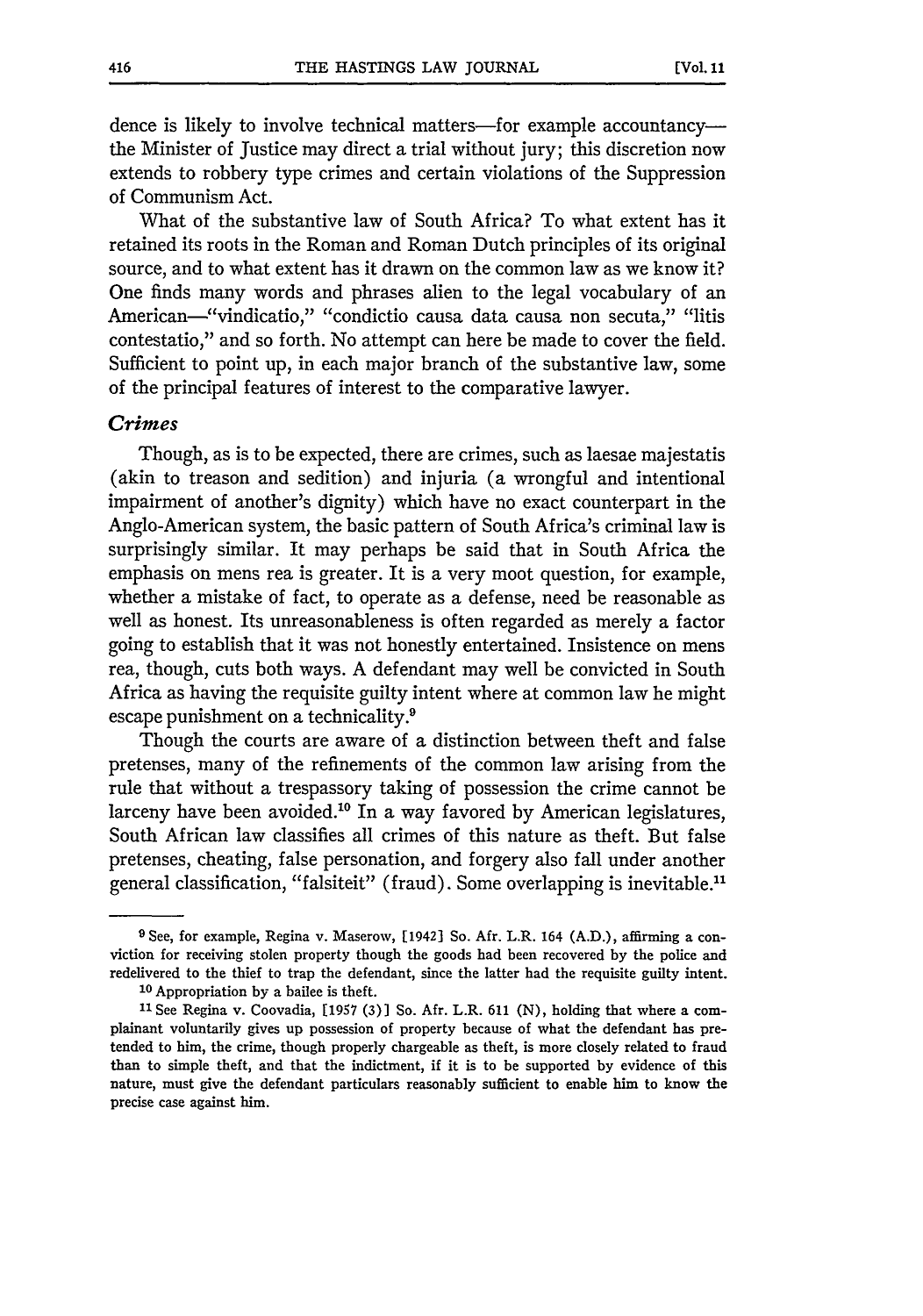If a person is defrauded into handing over goods, the crime is theft. If he is threatened into so doing, it is robbery.'

A few miscellaneous points of interest. The death penalty can be imposed for treason, rape, robbery or housebreaking, or an attempt to commit any such crime, if aggravating circumstances are present. Entrapment, though frowned upon, is not a defense. Crimes cannot ordinarily be prosecuted after a period of twenty years has elapsed. Roman Dutch law recognizes that those who are "defective in understanding and will" cannot be held responsible for crime.

#### *The Law of Persons*

Infants, guardianship, and the relations between spouses are governed almost exclusively by the Roman Dutch law, though English precedents not infrequently add their voice in resolving uncertainties.<sup>13</sup> As to the status of married women, South Africa, though it has scrapped one gross anachronism<sup>14</sup> retains another. Unless, before marriage, the spouses have executed an antenuptial contract and registered it with the Registrar of Deeds, the marriage is in community of property. This means that everything owned by either spouse, as well as any acquisitions of either spouse after the marriage, falls, with very few exceptions, into the common estate. This estate is administered solely by the husband. The wife, therefore, has an extremely limited contractual capacity. She may bind the community in respect of contracts for necessaries, and carry on a business with the consent of her husband, and very little else.

Post-nuptial registration of an antenuptial contract may be authorized by the courts only in exceptional circumstances, as where the spouses are able to establish that they had fully intended to marry out of community, but were through no fault of their own unable to execute and register the contract.

In addition to excluding the community property, antenuptial contracts almost invariably provide for the exclusion of the marital power of the husband (the wife thereby retaining her contractual capacity) and for a settlement by the husband on the wife. This latter provision is of course for the protection of the homestead in the event of the husband's bankruptcy.

**<sup>14</sup>**The right of a husband to administer moderate chastisement is declared to have become obsolete in South Africa.

<sup>12</sup> Min. of Justice v. De Jongh, **[1959** (1)] So. Afr. L.R. 234 **(A.D.).**

**<sup>13</sup>**See, for example, Schroeder v. Schroeder, [1959 (2)] So. Afr. L.R. 6 **(N),** holding to be "peculiarly applicable to South African law" the rule that to permit marital relations after an act of desertion does not constitute condonation, though it does preclude divorce on the ground of adultery.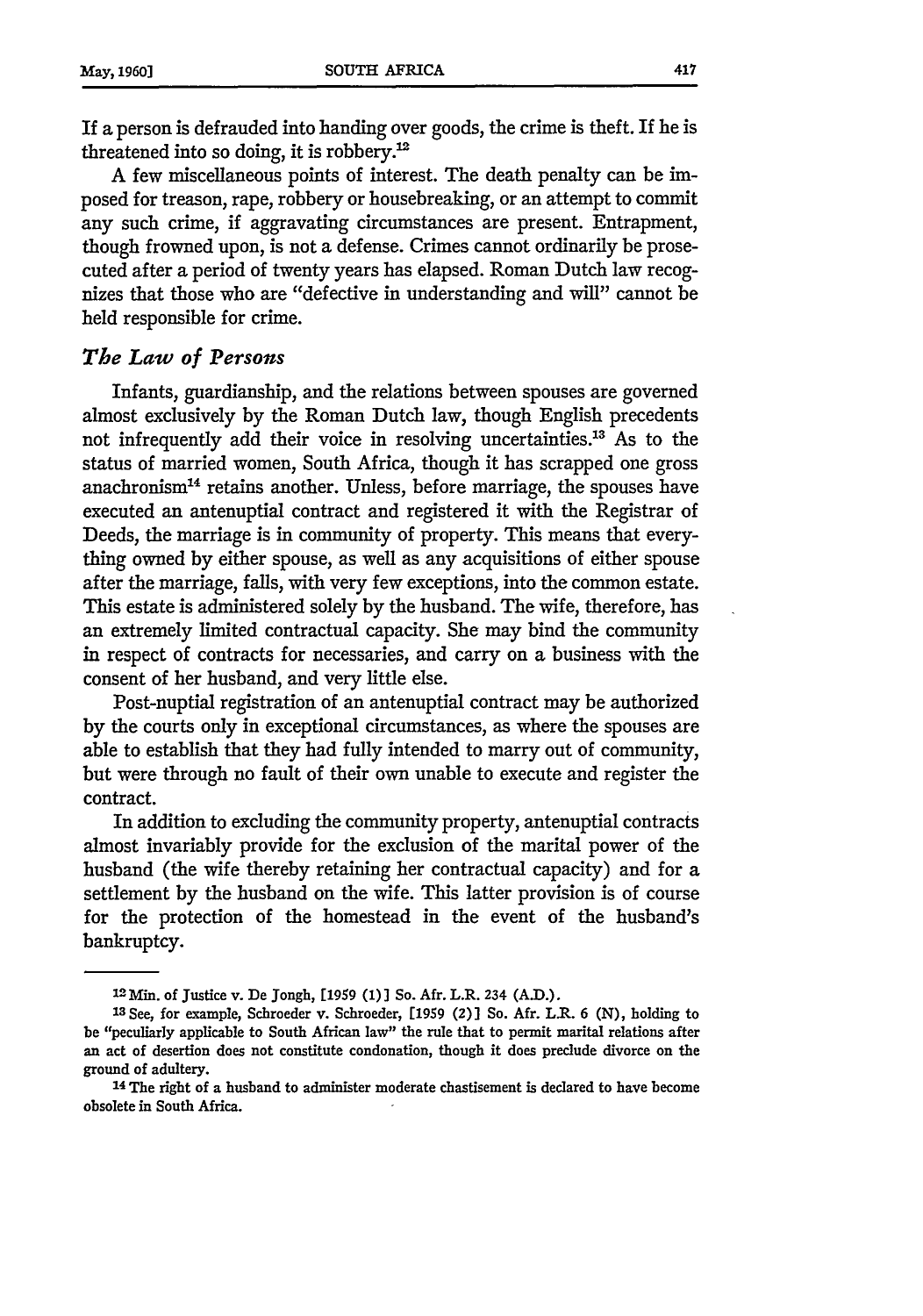#### *Succession*

South African law has direct roots in the Roman Dutch law of Holland, though a number of modifications bring it more into line with common law. The universal successor, or "heir" of the Roman law, no longer has the burden of liquidating and distributing the assets. He is for this purpose replaced by the executor dative (English administrator on intestacy) or testamentary (English executor). The executor has no right of retainer in respect of debts due to him by the decedent.

Corresponding with, though not identical with, the doctrine of hotchpot, the South African descendant, whether he inherits under will or on intestacy, must bring into account any gifts he has received or any debt he owes to the decedent unless the testator has expressed a contrary intent.

The formalities surrounding the execution of wills, now governed by statute, closely follow the English pattern.

The doctrine of the earlier law, that a testator was bound to leave a "legitimate portion" to each of his descendants, has been abrogated by statute. But since the duty of maintaining the decedent's dependents passes to the heirs of a deceased testator, this works little if any hardship.

As to the order of succession on intestacy, enough to note in passing the primary rules. 1. The property goes to direct descendants per stirpes (by representation) ad infinitum. 2. Failing direct descendants, it goes back to the surviving parents in equal shares. 3. If one parent alone survives, half the estate goes to that parent and the other half is divided among the brothers and sisters of the decedent (or their descendants, the distribution here too being per stirpes). 4. If both parents are dead, the estate is divided among the decedent's brothers and sisters or their descendants per stirpes.

There is a statutory modification of these rules for the protection of a surviving spouse on intestacy.

#### *Property*

South Africa has never been bewildered by the common law's distinctions, in reality, between estates in fee simple, estates at will, estates in tail, and the like. A person either has ownership or he has not. Principal among the "rights less than ownership" are servitudes, real as well as personal, and mortgages. Important among the former is the usufruct (which has been classified as a personal servitude). This serves much the same purpose as the life tenancy of the common law, and is usually created by will. The mortgages and pledges known to the common law are, in Roman Dutch law, classified as "conventional mortgages." Many of the possessory liens known to the common law, such as the lien of a workman for materials and labor, fall under the rubric of "legal mortgages" or "tacit hypothecs."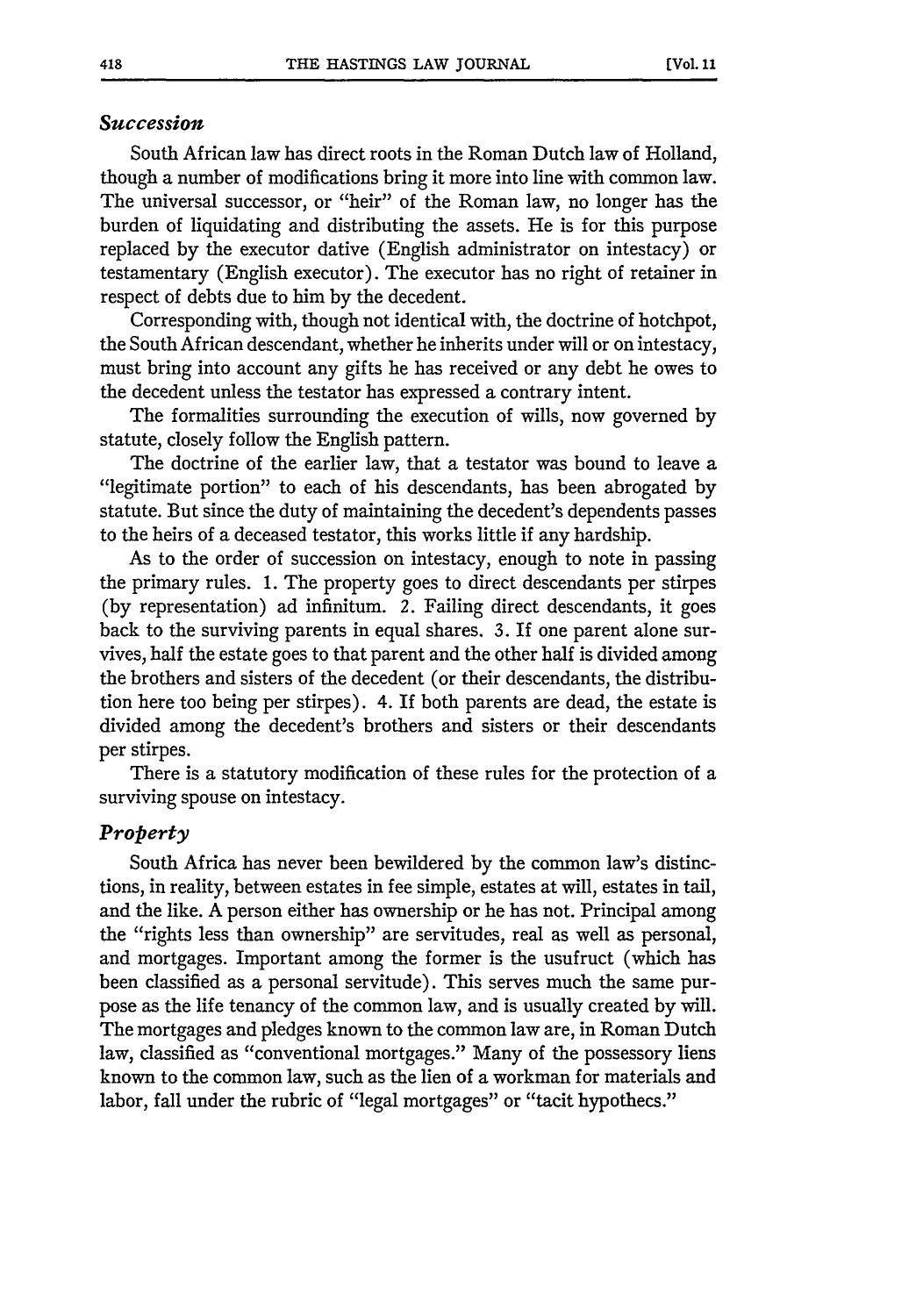Many of the difficulties of the common law system, embracing the need for "constructive trusts" and "resulting trusts," are avoided by the countrywide system of land registration-similar to, though far earlier in origin than, the Torrens system. The general rule is that rights in land are created and transferred only by registration against title.

Rights in movables (the terminology is "movables" and "immovables," not "realty" and "personalty") are created and transferred by delivery of possession. In a sale of goods, though the risk of loss passes on completion of the contract, title does not pass until delivery. Incorporeal rights are transferred or encumbered by an instrument of cession; but if the right is an "immovable"---for example, a real servitude----the transaction must be registered against the title deed.

#### *Equity*

The need for separate courts of equity arose in England as a result of the formalism of the common law and the existence of situations where justice demanded a remedy but the law offered none. South African law does not require such a machine. The courts are there to administer justice, and in so doing make frequent use of the term "equity" in its broader sense. The "golden doctrine of unjust enrichment," for example, is freely employed to allow compensation to a bona fide possessor for improvements, or to remedy the lot of a contractor who has not completely performed his obligation.

The functions of equity, that is, are performed by the courts as a matter of course. Thus where there has been a trade name infringement, injunctive relief (possibly a "rule nisi, operating as a temporary interdict") will lie without any showing of the non-existence of an "adequate legal remedy."<sup>15</sup>

Specific performance of contract is well rooted in the Roman Dutch law. The main difference between the South African doctrine and the doctrine as evolved in English equity lies in the emphasis on the court's discretion. In South Africa the court has a discretion, not to grant the remedy, but *to* refuse *it* in a proper case.

To say that there is no room for English equity jurisprudence in South

This insistence on the requirement that a property right be involved, though clearly borrowed from English equity, is quite consistent with the South African theory **6f** tort. Slenderella Systems, Inc. of America v. Hawkins, **(1959 (1)]** So. Afr. L.R. 519.

<sup>.&</sup>lt;br><sup>16</sup> Last year, Slenderella of the United States was denied protection of its trade name in South Africa. The reasoning is interesting. "The action for 'passing off' ... is based on a type of delict which consists of a representation that the defendant's... business or goods, or both, are those of the plaintiff .... The court will protect the right of property existing in another in regard to the name or goodwill. That right of property may be enjoyed **by** a peregrinus (foreigper) but only, it would seem, where (he) has a right of property in regard to his name or goods within the jurisdiction of the court."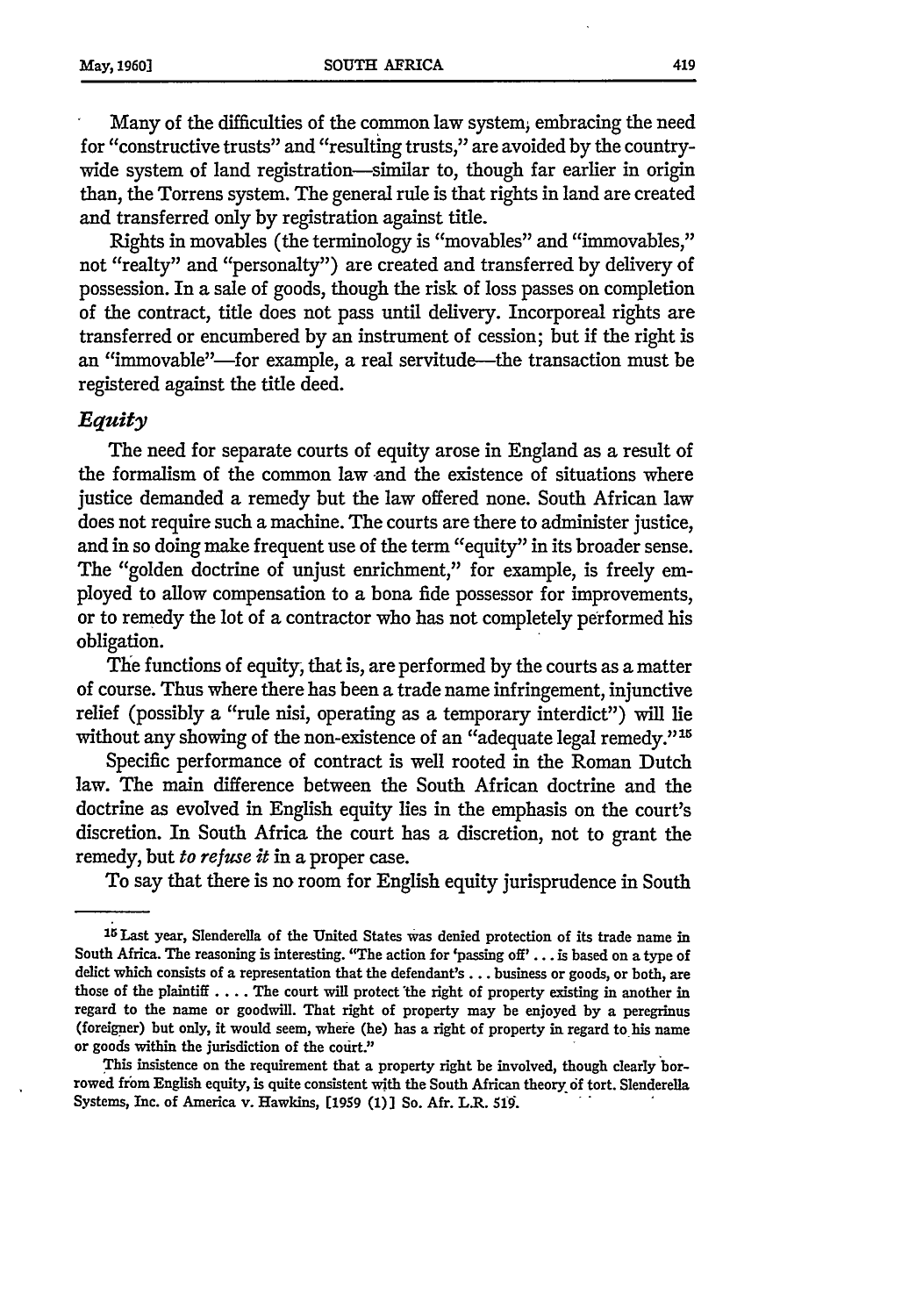Africa is not to say that that body of doctrine has not left its mark in the Union. For example: the cy pres doctrine, employed to determine the fate of a charitable trust which has failed, has found its way into South African courts.<sup>16</sup> But the judges will not adopt doctrines of English equity when these are alien to Roman Dutch legal theory."

Although the theoretical differences between the trust of English equity and the Roman fideicommissum are fundamental<sup>18</sup> in South Africa testamentary dispositions phrased in terms of trusts are, thanks to the elasticity of the concept of fidei commissum, given effect to without violence to Roman Dutch theory.

#### *Contracts*

In the field of contracts, the influence of the common law has been spectacular. Though special contracts, notably that of sale, have their own Roman Dutch coloring, any leading South African precedent on the basic elements of contract will be found to cite the familiar, casebook principles of the common law. But here again, this "reception" does not go to the extent of doing violence to established principles of Roman Dutch law. Thus the courts have rejected the doctrine that consideration is necessary to support a contract. The civil law requires merely "causa"—some reasonable cause or motive-the exact juristic nature of which is a question which has agitated the minds of lawyers both in and out of South Africa.<sup>19</sup> The right of a third party to sue on a contract made for his benefit-a vexed question in both legal systems--is recognized in the Union.

**<sup>1</sup> 6** *Ex* parte Bosman, [1916] T.P.D. 404. See 52 S.A.L.J. 289. In Marks v. Estate Gluckman, [1945] So. Afr. L.R. 289 (A.D.) it fell to the court to determine the validity of a testamentary trust for educational purposes which required the recipient to be a Jew (not converted) and expressed a desire that the administrator cancel any award "if the grantee prove religiously inclined." After discussion of the Roman and Roman Dutch law of legacies ad pias causas the court decided, much in line with Anglo-American doctrine, that the instrument would not fail for indefiniteness and anti-religious tendencies, the bequest being one for educational purposes of a public nature. Though the decision was based on Roman Dutch theory, the fact that "charitable uses" in England embraces trusts for the advancement of education was accorded due weight.

**<sup>37</sup>**See Standard Bank of S.A. Ltd. v. Betts Brown, [1958 (3)] So. Afr. L.R. **713** (N), where the court declined counsel's invitation to abandon the "uncharted seas of Roman Dutch law" as to charitable trusts for the "safe anchorages" of English law, stating that it could see no reason for abandoning the South African principles relating to bequests ad pias causas nor any insuperable difficulty in applying them.

**<sup>18</sup>**One major difference is that in trusts the interest of the trustee and that of the cestui que trust are coexistent; in the fideicommissum they are successive. See **SCHLESINGER,** COM-PARATiVE LAW 408 n. 1 (2d ed. 1959).

**<sup>19</sup>**See **LEE,** INTRODUCTION To **RoMAN DUTCH LAW** (5th ed. **1953);** Appendix F. Lorenzen, *Causa and Consideration,* 28 YALE L.J. **621 (1919).**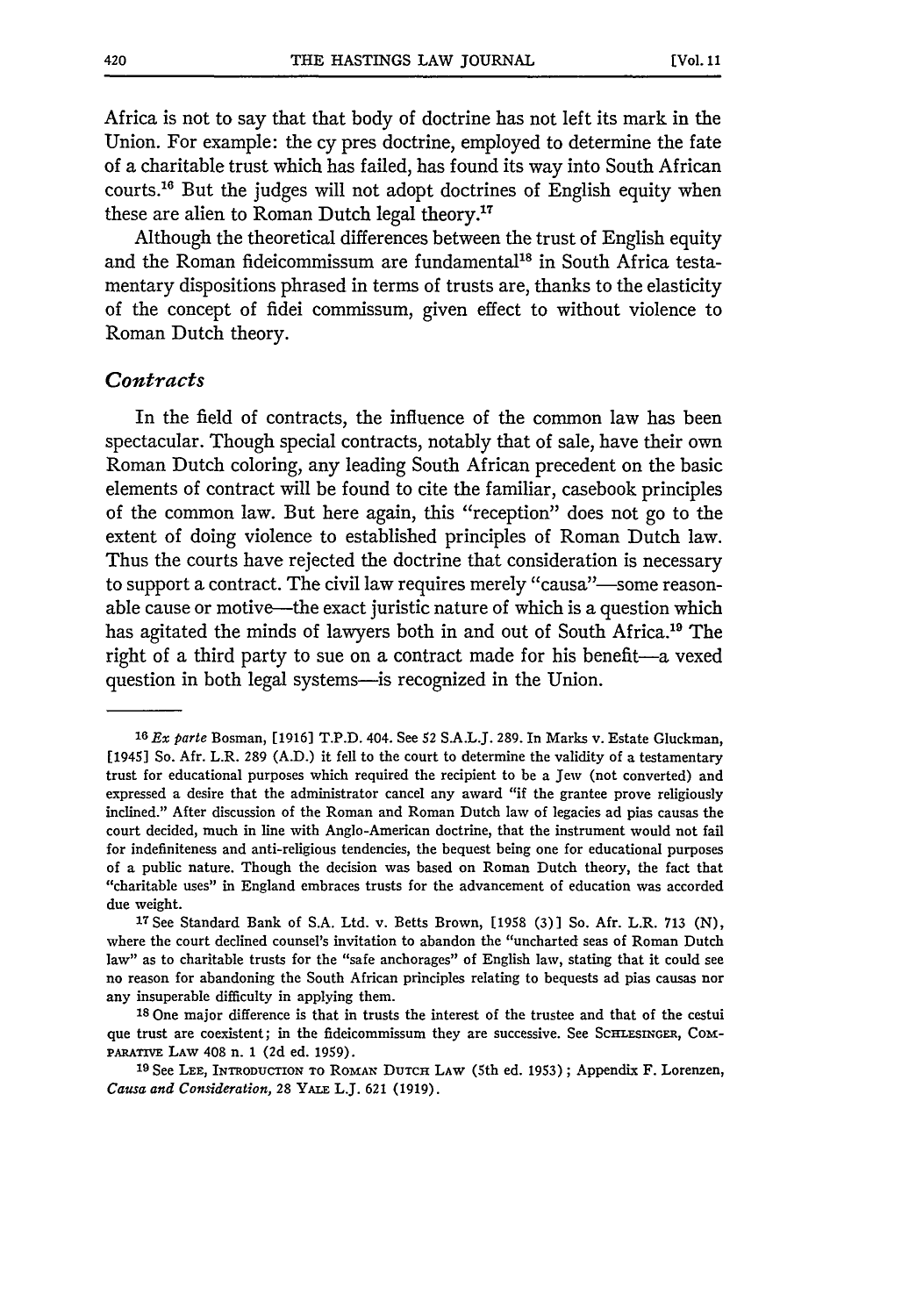#### *Tort*

The common law, as we know, evolved from a number of independent actionable wrongs-assault, trespass, and the like. In South Africa on the other hand the courts, without much regard for classifications put forward by the Dutch jurists, have drawn on two of the delicts known to the Roman law to construct a foundation for a broad general theory of liability in tort. These two delicts are **(1)** damnum injuria datum and (2) injuria. The result, in broad terms, is that **(1)** one who has intentionally or negligently caused patrimonial (pecuniary) loss to another is liable therefor and (2) one is liable for wilful aggression on another's right. Liability for negligence, then, rests on a somewhat sweeping general basis, requiring only proof of loss proximately caused **by** defendant's negligence. There has been no need to cultivate distinctions between the duty of care owed to an invitee, a licensee or a trespasser. As to injuria, which has no recognized counterpart in the common law, this wrong embraces such acts as assault where insult is the chief feature, defamation, malicious arrest and malicious prosecution. This makes possible the recognition of a right of privacy, which the common law was late in protecting.

However, notwithstanding a basic difference in approach, the courts of South Africa have drawn freely on the common law, taking over, for example, the whole doctrine of contributory negligence. (Though South Africa, like England, has now by statute substituted a more equitable doctrine of apportionment of the blame.) Sometimes, for example in applying the law of defamation and of malicious prosecution, it may be doubted whether, in this borrowing of doctrine from an alien jurisprudence, violence has not been done to the essential subjective requirements of liability under Roman Dutch theory.<sup>20</sup>

What of strict liability? The Roman doctrine here was very limited, and the Dutch authorities show little unanimity. Hence South African courts had little hesitation in adopting the common law rule that a master is liable for the torts of a servant committed in the course of his employment. And, with the noteworthy exception of the doctrine of common employment, which South Africa rejects, in applying this rule they adhere closely to British precedent.

However, notwithstanding a contrary holding by the former highest court of appeal, the English Privy Council, the courts consider there is to be little room in Roman Dutch theory for the doctrine of absolute liability first announced in *Rylands v. Fletcher.*

On the question of liability for a mere failure to act, a recent appellate

<sup>2</sup> 0 See, for example, **[1916] T.P.D. 723; [1925] T.P.D. 857,** as to the non-necessity of a showing of animus injuriandi in a suit for defamation.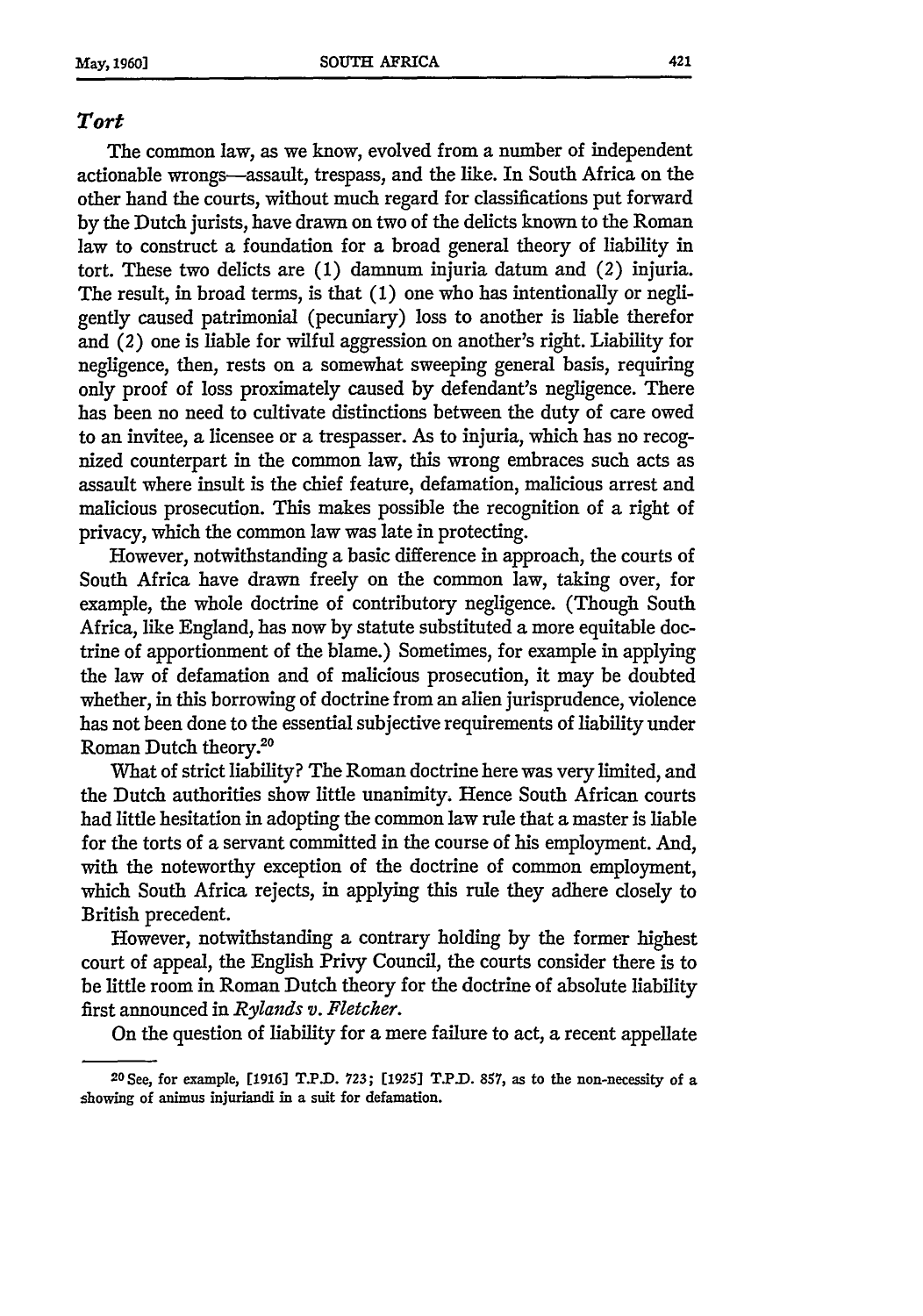decision is of interest. One of the crew of a fishing vessel was drowned. He stood in no contractual privity to the defendant, who owned a fleet of vessels and had leased the one which was wrecked. Defendant had, however, the means of rescue and knew the vessel was in difficulties. The court, exhaustively reviewing Roman and Roman Dutch authorities, acknowledged that mere omission to act did not constitute culpa unless connected with prior conduct and held that whether or not the circumstances gave rise to a legal duty to act is one for the court to decide. In this case the court, expressing accord with the American *Restatement*<sup>21</sup> held that a cause of action for damages was stated.<sup>22</sup>

#### *The Judicial Process*

It is in the elasticity of their approach to the sources that the South African courts are unique. Unlike the judges administering the law under one of the modern European codes,<sup>23</sup> they do not hesitate, if the Roman Dutch writers have no answer, to examine the spirit and the texts of the Roman law for an answer.<sup>24</sup> In a recent decision, for example, involving the construction of a grant of the right to prospect for diamonds in what is probably the richest source of that commodity known to the world, recourse was freely had to the Roman doctrines as to the seashore as publici juris.<sup>25</sup> Further, they do not apply stare decisis with the rigidity with which it is applied in England. "It is stating the doctrine somewhat too widely," said a South African court as long ago as 1904, "to say that it is illegal or impossible for a court to reverse its own findings on a question of law **...** the statement that any court is bound by its own decisions can never mean more than that it is a rule of practice of such court to follow its previous decisions."<sup>26</sup> On occasion, thanks perhaps to a closer working relationship with Roman maxims than have the judges of England, South

<sup>21</sup> RESTATEMENT, TRUSTS § 321, stating the rule that where A lends a car to B, and later is told by his chauffeur that the steering gear is defective, and A could have, but did not, inform B of this defect, A is liable to a third party involved in an accident when riding with B in the car.

<sup>22</sup> Silva's Fishing Corp. v. Mawege, [1957 (2)] So. Afr. L.R. 263 (A.D.).

**<sup>23</sup>**See SCHLESINGER, **COMPARATIVE** LAW 174 (2d ed. 1959), ("The Codes' Break with the Past.")

**<sup>24</sup>** See, to cite a random example, Morrison v. Standard Building Society, [19321 So. Afr. L.R. **229 (A.D.),** where the court considered the Roman law to assist it in determining whether an unincorporated building society can sue in its own name.

**<sup>25</sup>** Consolidated Diamond Mines v. Administrator, SWA, [1958 (4)] So. Afr. L.R. **572** (A.D.), where one of the many issues was the extent to which the rights of the public preclude the sovereign from granting to others rights which do not interfere with the ordinary user by the public of the beaches. **<sup>26</sup>** Habib Motan v. Union Government, [1904] T.S. 413.